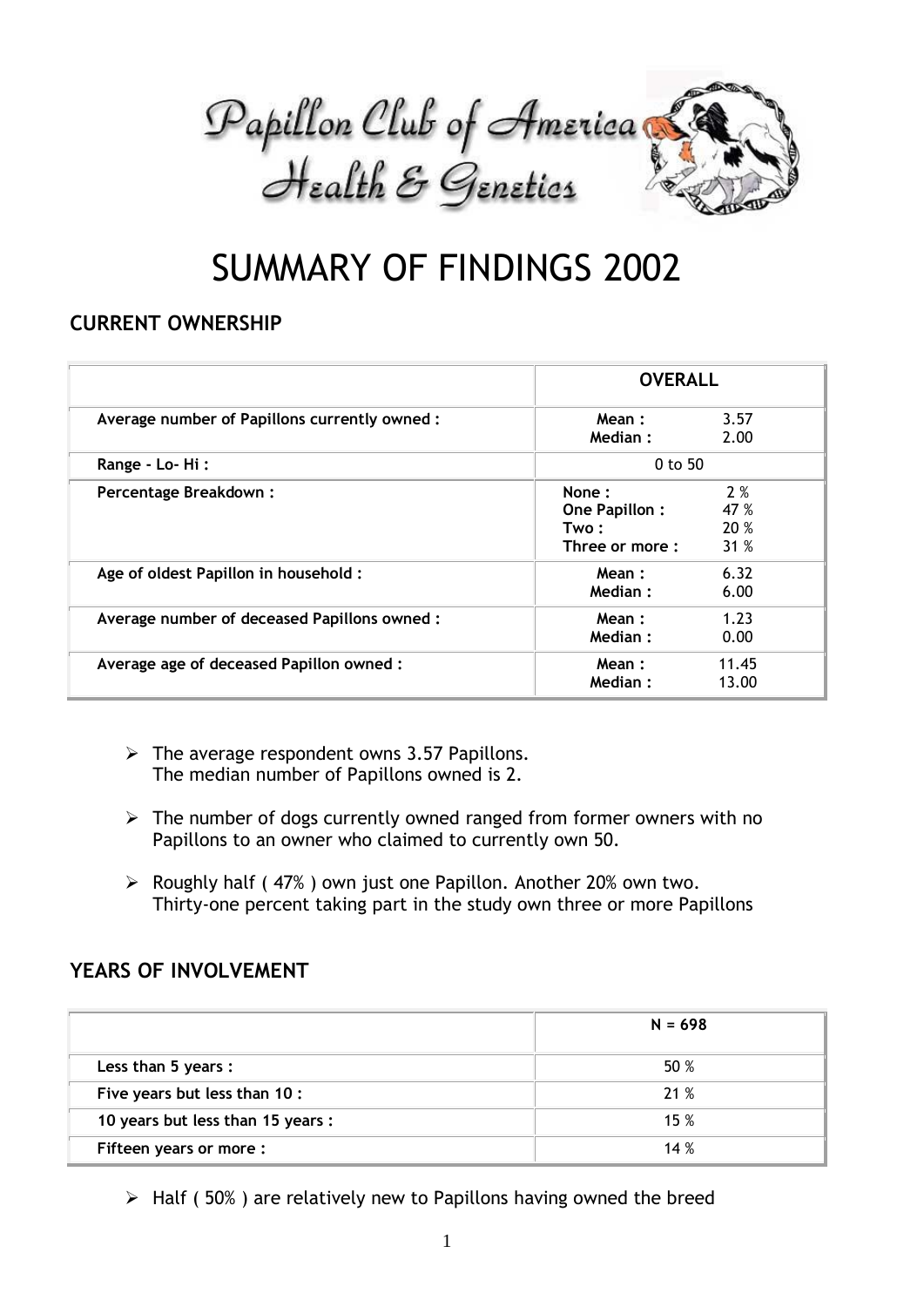for less than 5 years.

#### **TYPE OF INVOLVEMENT**

|                         | <b>OVERALL</b> |
|-------------------------|----------------|
| Pet owner:              | 81 %           |
| Exhibition (Show):      | 31 %           |
| Show breeder:           | 24 %           |
| Exhibition (Other):     | 19 %           |
| Exhibition (Obedience): | 17 %           |
| Therapy:                | 10 %           |
| Pet breeder:            | 6 %            |
| Other:                  | 5 %            |
| Service dog:            | 2%             |

 $\triangleright$  A solid majority classify themselves as pet owners. Thirty-one percent show their Papillons while one in four (24%) are show breeders

#### **WHERE DID YOU OBTAIN YOUR PAPILLON**

|               | <b>OVERALL</b> |
|---------------|----------------|
| Show breeder: | 60 %           |
| Pet breeder:  | 23 %           |
| Pet store:    | 15 %           |
| Rescue:       | 13 %           |
| Other:        | 7 %            |

 $\triangleright$  A little over half (60%) obtained their Papillon(s) from a show breeder. Roughly one in four ( 23% ) got their Papillon from a pet breeder while 15% got their dog from a pet store.

#### **BREEDING INFORMATION**

|                                       | <b>OVERALL</b>   |               |
|---------------------------------------|------------------|---------------|
| <b>Breed female Papillon:</b>         | 28 %             |               |
| Average number of litters :           | Mean:<br>Median: | 14.06<br>8.00 |
| Average litters size :                | Mean:<br>Median: | 2.73<br>3.00  |
| Average litters / Caesarean section : | Mean:<br>Median: | 2.05<br>1.00  |

 $\triangleright$  Twenty-eight percent who took part in the study have bred at least one of their female Papillons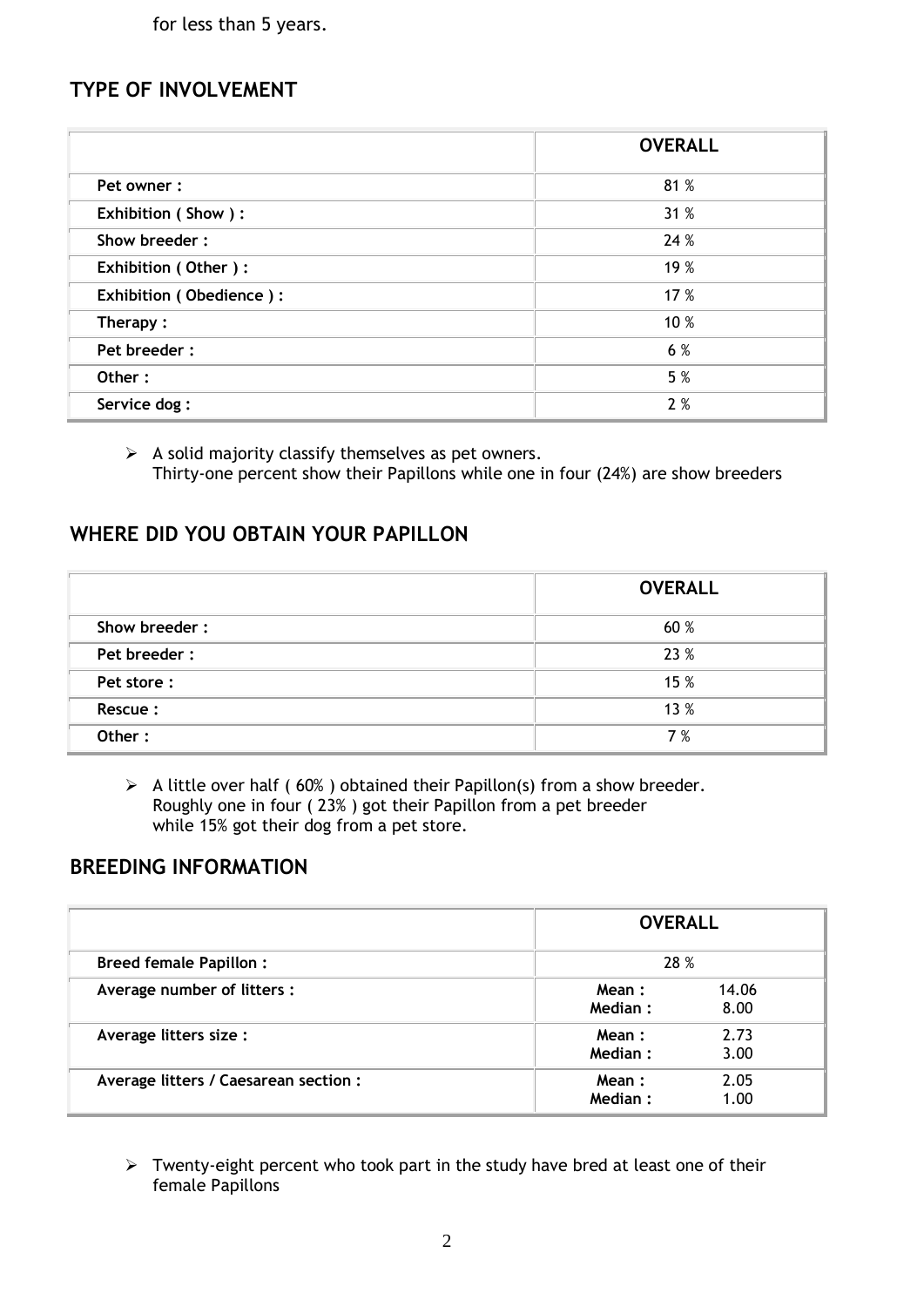- $\triangleright$  The median number of litters is eight among those who have bred their dogs
- $\triangleright$  The median litter size is three puppies.

#### **PROBLEMS**

| STILLBORN / DIES SHORTLY AFTER BIRTH : |      |
|----------------------------------------|------|
| Almost every litter:                   | 9 %  |
| Every couple of litters :              | 5 %  |
| Once very several litters :            | 25%  |
| Very seldom:                           | 41 % |
| Never:                                 | 21%  |

| <b>OTHER PROBLEMS:</b>       |      |
|------------------------------|------|
| No problems                  | 31 % |
| False pregnancy              | 29 % |
| Spontaneous reabsorbtion     | 28 % |
| Irregular heat cycles        | 26 % |
| Pyometra                     | 14 % |
| Infertility                  | 13 % |
| <b>Mastitis</b>              | 12 % |
| <b>Reproductive problems</b> | 12 % |
| <b>Mammary tumors</b>        | 8 %  |
| Eclampsia                    | 4 %  |
| Spontaneous absorbtions      | 3%   |
| <b>Testicular cancer</b>     | 1%   |
| <b>Other</b>                 | 12 % |

- $\geq 21\%$  who've had at least one litter say they've never had a stillborn or had a puppy that died shortly thereafter. Another 41% say they very seldom have this problem
- $\triangleright$  The primary complications Papillon owners mention as occurring during the breeding process are false pregnancies, spontaneous reabsorbtions and irregular heat cycles. Other items mentioned by at least 10% are pyometra, infertility, mastitis and general reproductive problems.

#### **HEART / BLOOD / CIRCULATORY ISSUES**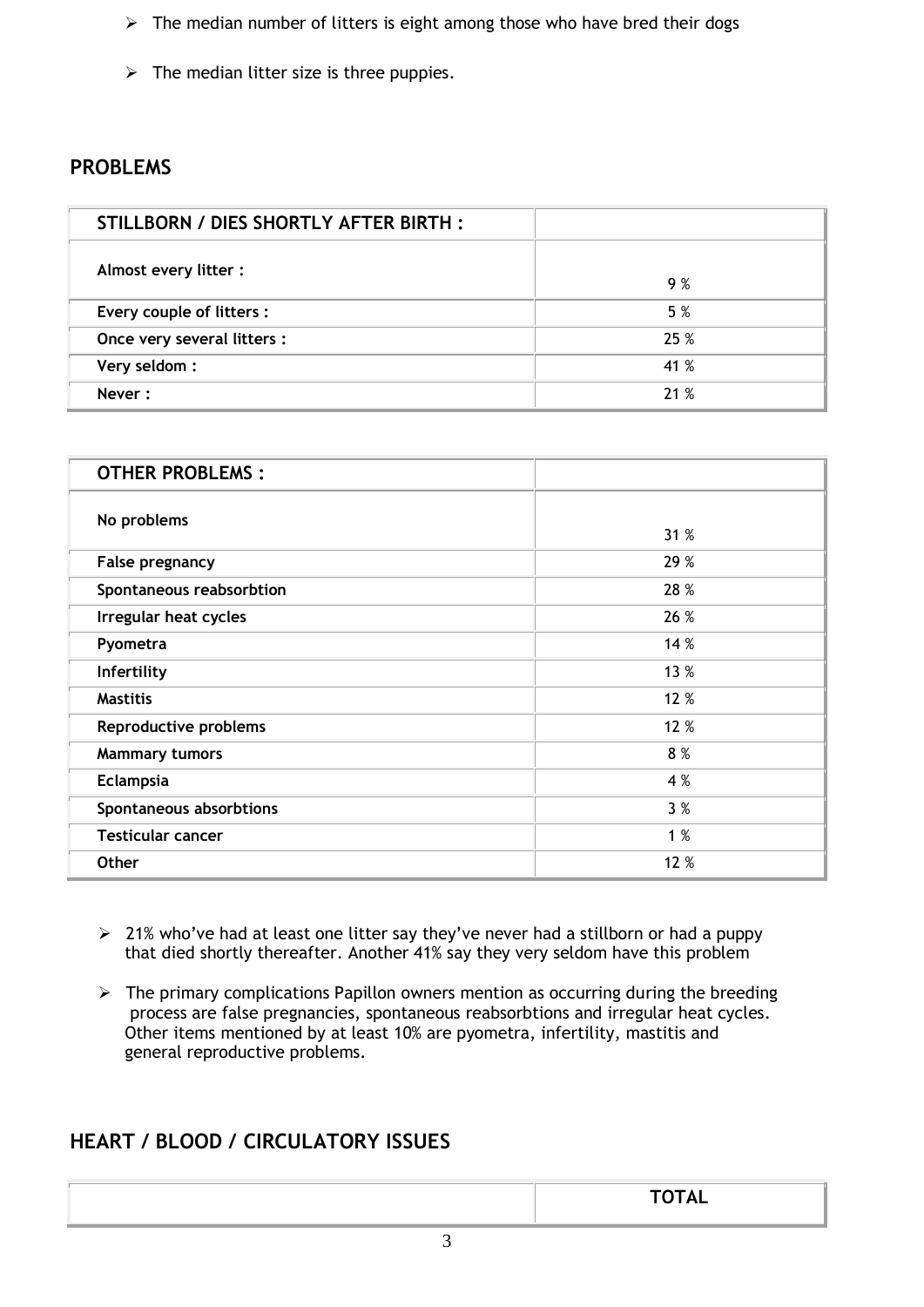| No problems :                          | 79 % |
|----------------------------------------|------|
| Congestive heart failure :             | 7 %  |
| Congenital heart problem (born with) : | 3%   |
| Liver shunt :                          | 3%   |
| Intri hepatic :                        | 1%   |
| Autoimmune hemolytic anemia :          | 1%   |
| Low platelets:                         | 1%   |
| <b>Extra hepatic:</b>                  | 1%   |
| Von Willebrands / Other clotting :     | 13 % |
| Heart valve disease :                  | 0%   |
| Sick sinus syndrome:                   | 0%   |
| <b>Pulmonic stenosis:</b>              | 0%   |
| Micro valve stenosis:                  | 0%   |
| Other:                                 | 10 % |

# **ENDOCRINE SYSTEM / ISSUES**

|                                      | <b>TOTAL</b> |
|--------------------------------------|--------------|
| No problems :                        | 88 %         |
| <b>Pancreatis:</b>                   | 4 %          |
| Hypothyroidism - under 7 years old : | 3%           |
| Hypothyroidism - over 7 years old :  | 3%           |
| Addison's disease :                  | 2%           |
| Diabetes:                            | 1%           |
| <b>Cushings:</b>                     | 1%           |
| Other:                               | 2%           |

# **EYE OR EAR ISSUES**

|                             | <b>TOTAL</b> |
|-----------------------------|--------------|
| No problems :               | 75 %         |
| Cataracts (old-age senile): | 13 %         |
| Distichiasis:               | 3%           |
| Cataracts (juvenile):       | 2%           |
| PPM:                        | 2%           |
| PRA :                       | 2%           |
| Deafness (born with):       | 1%           |
| Vitreous degeneration :     | 2%           |
| Cataracts (born with) :     | 1%           |
| Glaucoma:                   | 1%           |
| Entroprion / Ectroprian :   | 0%           |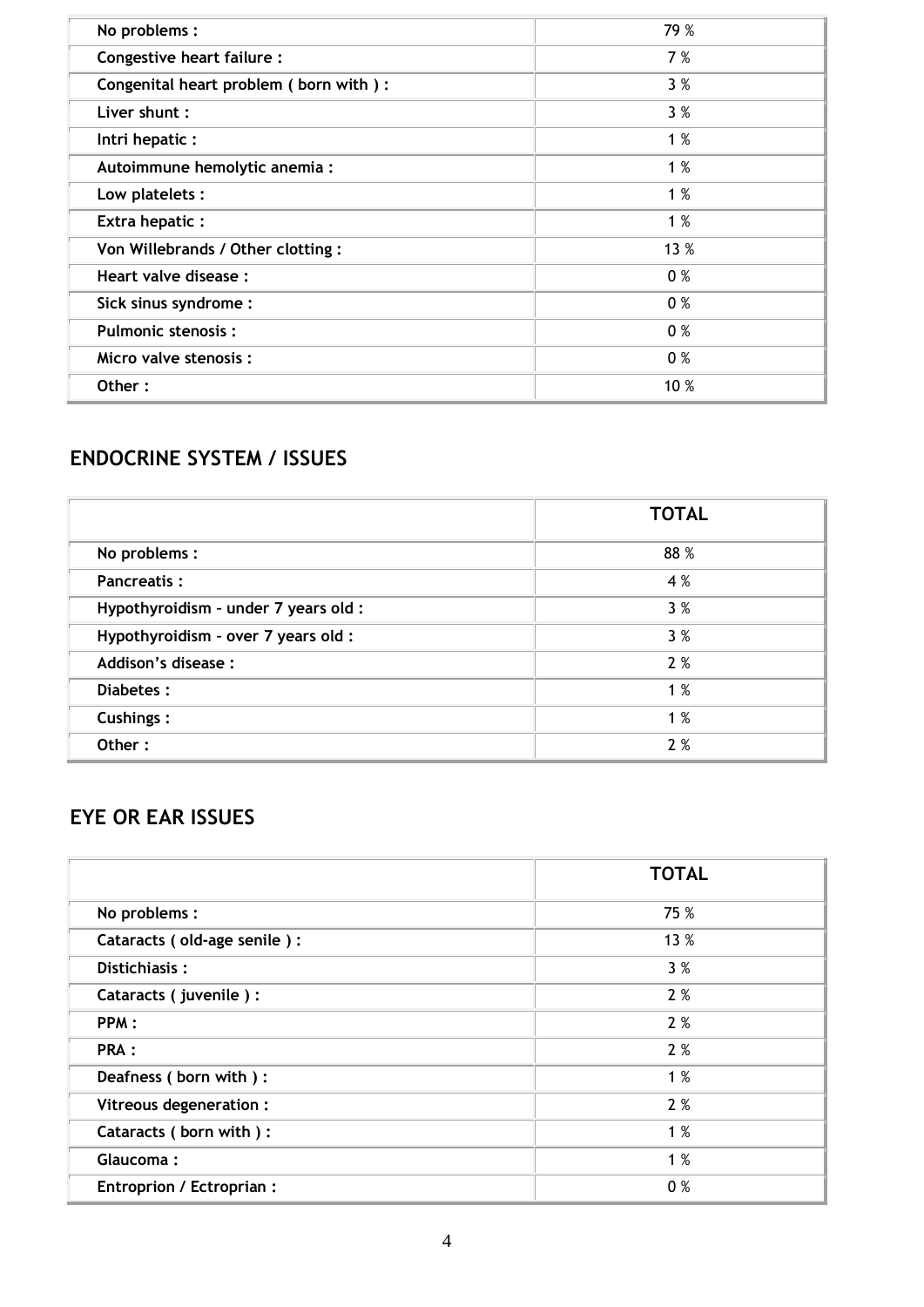| SARDS: | 0%                       |
|--------|--------------------------|
| Other: | $\Omega$ %<br>$\sqrt{0}$ |

#### **DIGESTIVE PROBLEMS**

|                              | <b>TOTAL</b> |
|------------------------------|--------------|
| No problems :                | 49 %         |
| Inability to gain weight :   | 8%           |
| <b>Collapsing trachea:</b>   | 7%           |
| <b>Food allergies:</b>       | 6 %          |
| Inflammatory bowel disease:  | 5 %          |
| Megaesophagua:               | 2%           |
| <b>Esophageal achalasia:</b> | 1%           |
| Other:                       | 28 %         |

# **MUSCULO – SKELETAL**

|                                             | <b>TOTAL</b> |
|---------------------------------------------|--------------|
| No problems :                               | 58 %         |
| Patellar Luxation (1 knee / not repaired):  | 18 %         |
| Open fontanel:                              | 10 %         |
| <b>Bone fractures:</b>                      | 10 %         |
| Patellar Luxation (2 knees / not repaired): | 9%           |
| Hernia:                                     | 7 %          |
| Patellar Luxation (1 knee / repaired) :     | 5 %          |
| Patellar Luxation (2 knees / repaired) :    | 5 %          |
| Cleft pallet :                              | 4 %          |
| Deformities:                                | 2%           |
| Cruciate ligament tear :                    | 2%           |
| Other:                                      | 6 %          |

# **NEUROLOGY / NERVOUS SYSTEM**

|                                         | <b>TOTAL</b> |
|-----------------------------------------|--------------|
| No problems :                           | 76 %         |
| <b>Epilepsy/Seizures:</b>               | 13%          |
| Slipped disc or invertabral disease :   | 6 %          |
| Arthritis/ Degenerative joint disease : | 5 %          |
| Hydrocephalus:                          | 3 %          |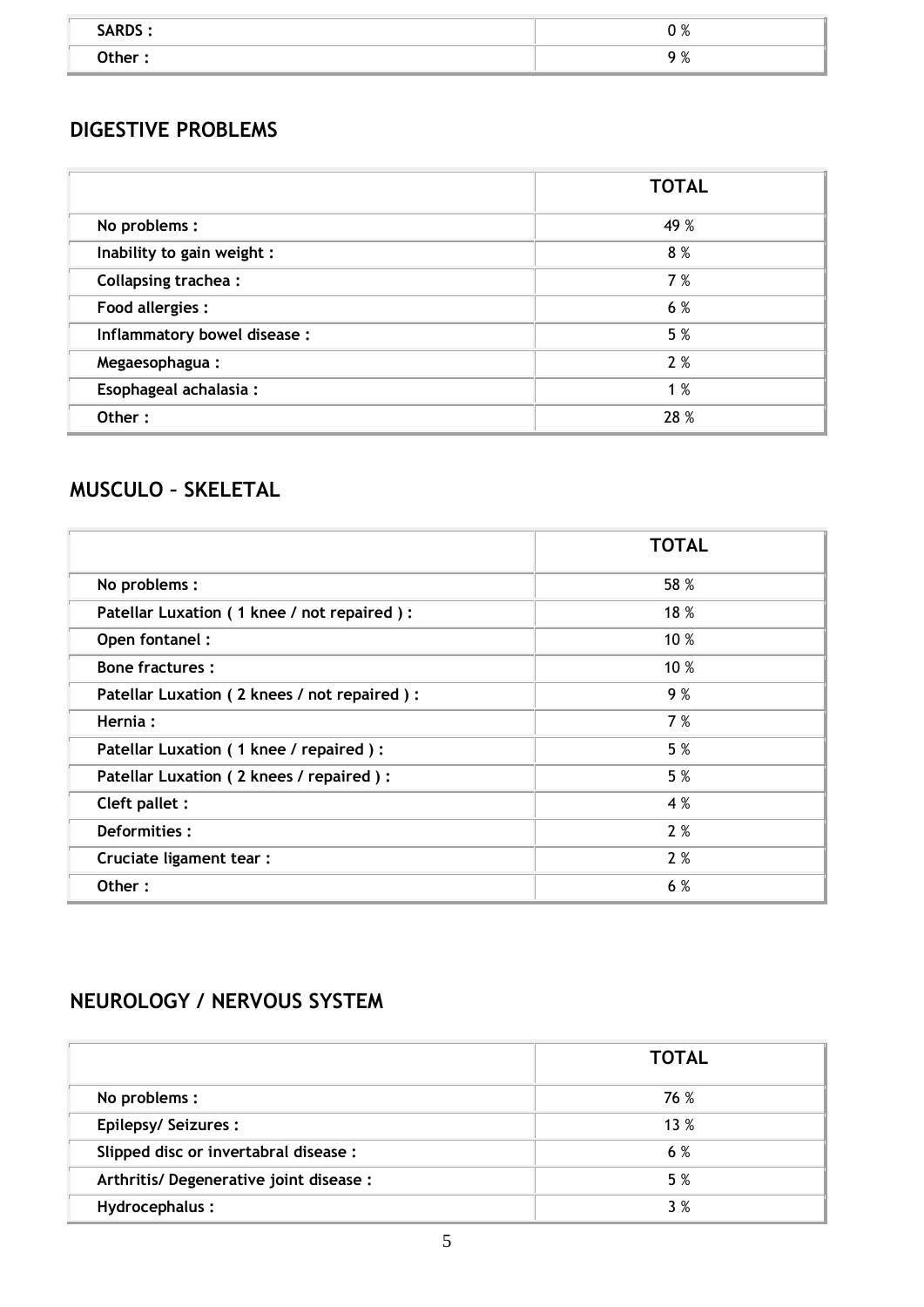| Hyperactivity:        | /ס כ<br>J /0 |
|-----------------------|--------------|
| Legg-Perthes Disease: | %            |
| Other:                | 4 %          |

## **DENTAL ISSUES**

|                                         | <b>TOTAL</b> |
|-----------------------------------------|--------------|
| No problems :                           | 40 %         |
| Teeth cleaning by vet :                 | 46 %         |
| Tooth loss / extractions/ adult teeth : | 38 %         |
| Periodontal disease:                    | 18 %         |
| Overshot or undershot bite :            | 16 %         |
| Missing teeth:                          | 13 %         |
| Lance canine teeth :                    | 2%           |
| Other:                                  | 11 %         |

# **UROLOGICAL / GENITAL ISSUES**

|                             | <b>TOTAL</b> |
|-----------------------------|--------------|
| No problems :               | 73 %         |
| <b>Retained testicles:</b>  | 14 %         |
| Bladder stones / crystals : | 7 %          |
| Urinary tract infections :  | 7 %          |
| Incontinence:               | 4 %          |
| Kidney failure:             | 4 %          |
| <b>Prostatitis:</b>         | 1%           |
| <b>Bladder cancer:</b>      | 0%           |
| Other:                      | 4 %          |

# **TUMORS / MALIGNANCIES**

|                    | <b>TOTAL</b> |
|--------------------|--------------|
| No problems :      | 91 %         |
| Tumor-benign:      | 4 %          |
| Tumor-malignant:   | 2%           |
| Lymphosarcoma:     | 0%           |
| Mast cell tumors : | 1%           |
| Other:             | 2%           |